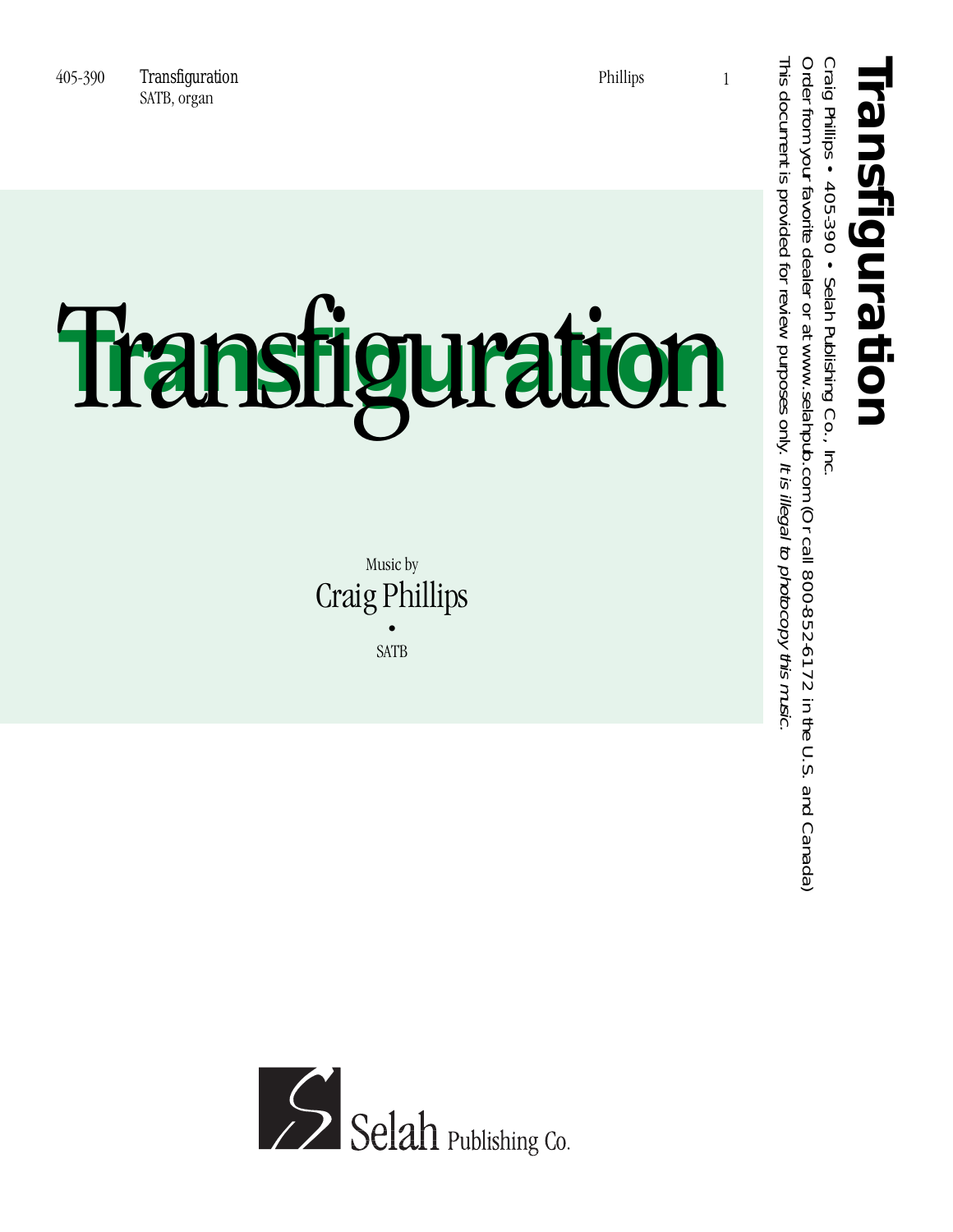

2–Transfiguration–405-390 Copyright © 2005 Selah Publishing Co., Inc. www.selahpub.com Printed in the U.S.A. on recycled paper. *It is illegal to photocopy this music.* 

## Transfiguration **Transfiguration**

Order from your favorite dealer or at www.selahpub.com (Or call 800-852-6172 in the U.S. and Canada) Craig Phillips • 405-390 • Selah Publishing Co., Inc. Craig Phillips • 405-390 • Selah Publishing Co., Inc.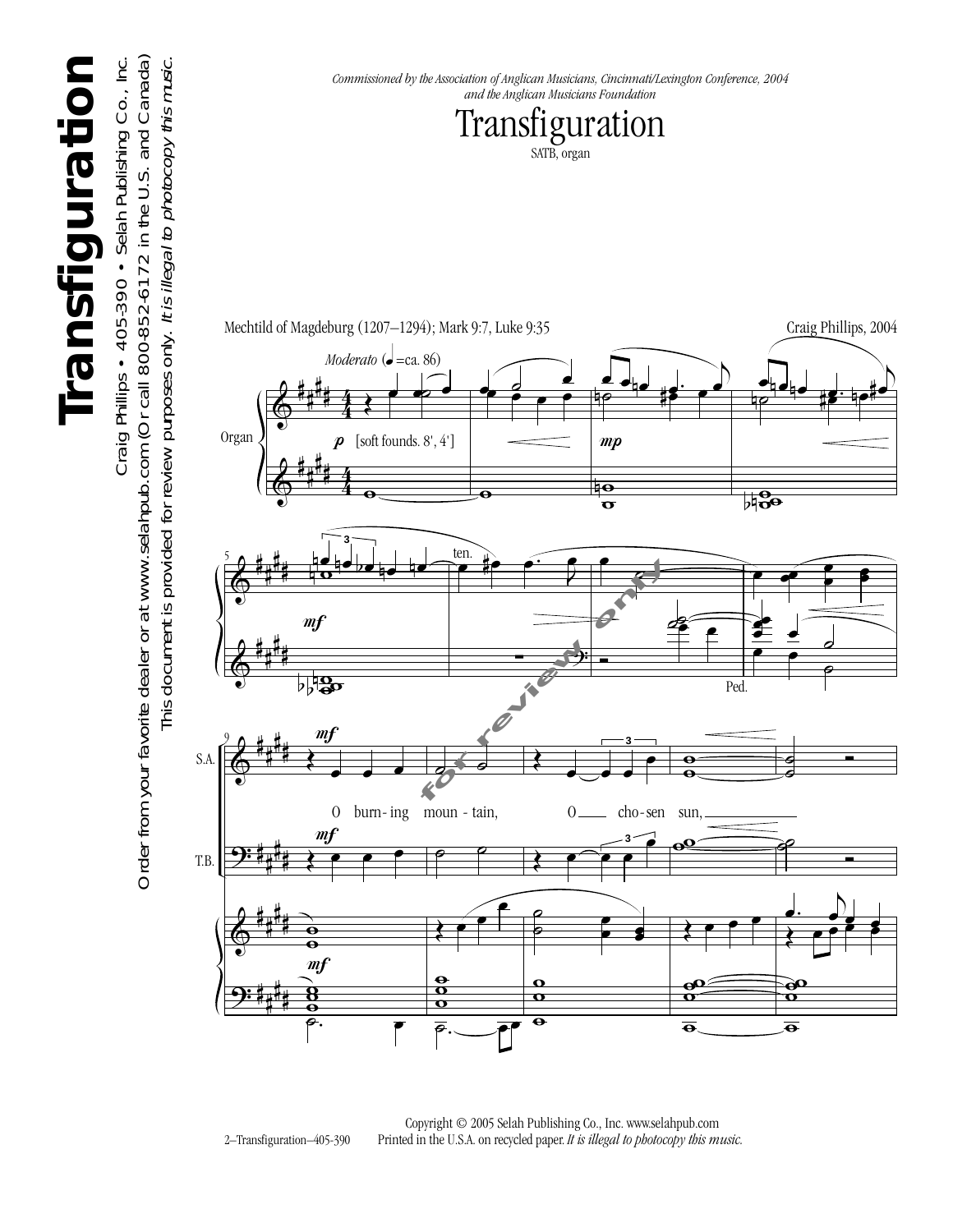

Order from your favorite dealer or at www.selahpub.com (Or call 800-852-6172 in the U.S. and Canada) Order from your favorite dealer or at www.selahpub.com (Or call 800-852-6172 in the U.S. and Canada) Craig Phillips • 405-390 • Selah Publishing Co., Inc. Craig Phillips • 405-390 • Selah Publishing Co., Inc.

This document is provided for review purposes only. It is illegal to photocopy this music. This document is provided for review purposes only. It is illegal to photocopy this music.



<sup>405-390–</sup>Transfiguration–3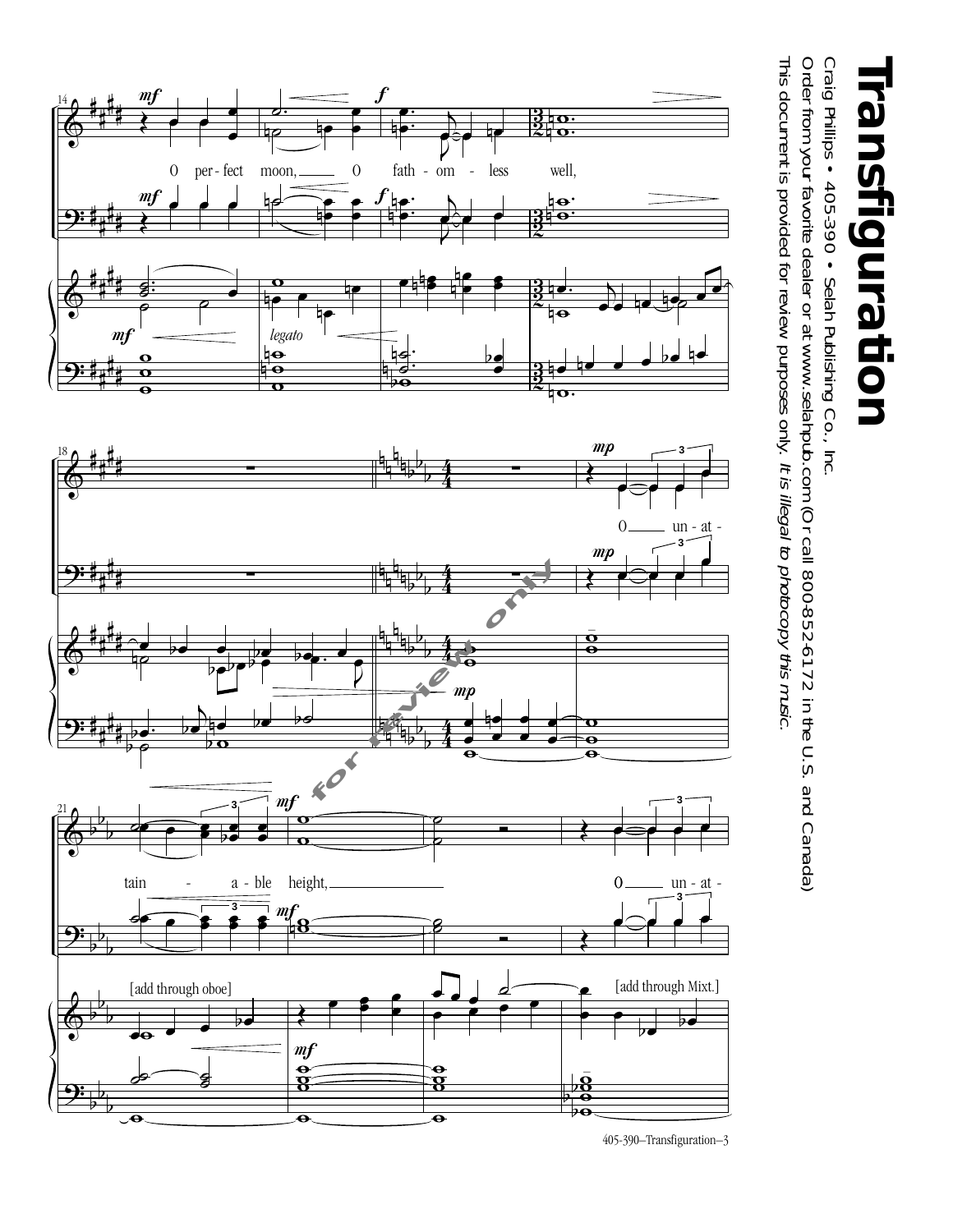## Transfiguration **Transfiguration**

Order from your favorite dealer or at www.selahpub.com (Or call 800-852-6172 in the U.S. and Canada) Craig Phillips • 405-390 • Selah Publishing Co., Inc. Order from your favorite dealer or at www.selahpub.com (Or call 800-852-6172 in the U.S. and Canada) Craig Phillips • 405-390 • Selah Publishing Co., Inc. This document is provided for review purposes only. It is illegal to photocopy this music. This document is provided for review purposes only. It is illegal to photocopy this music.

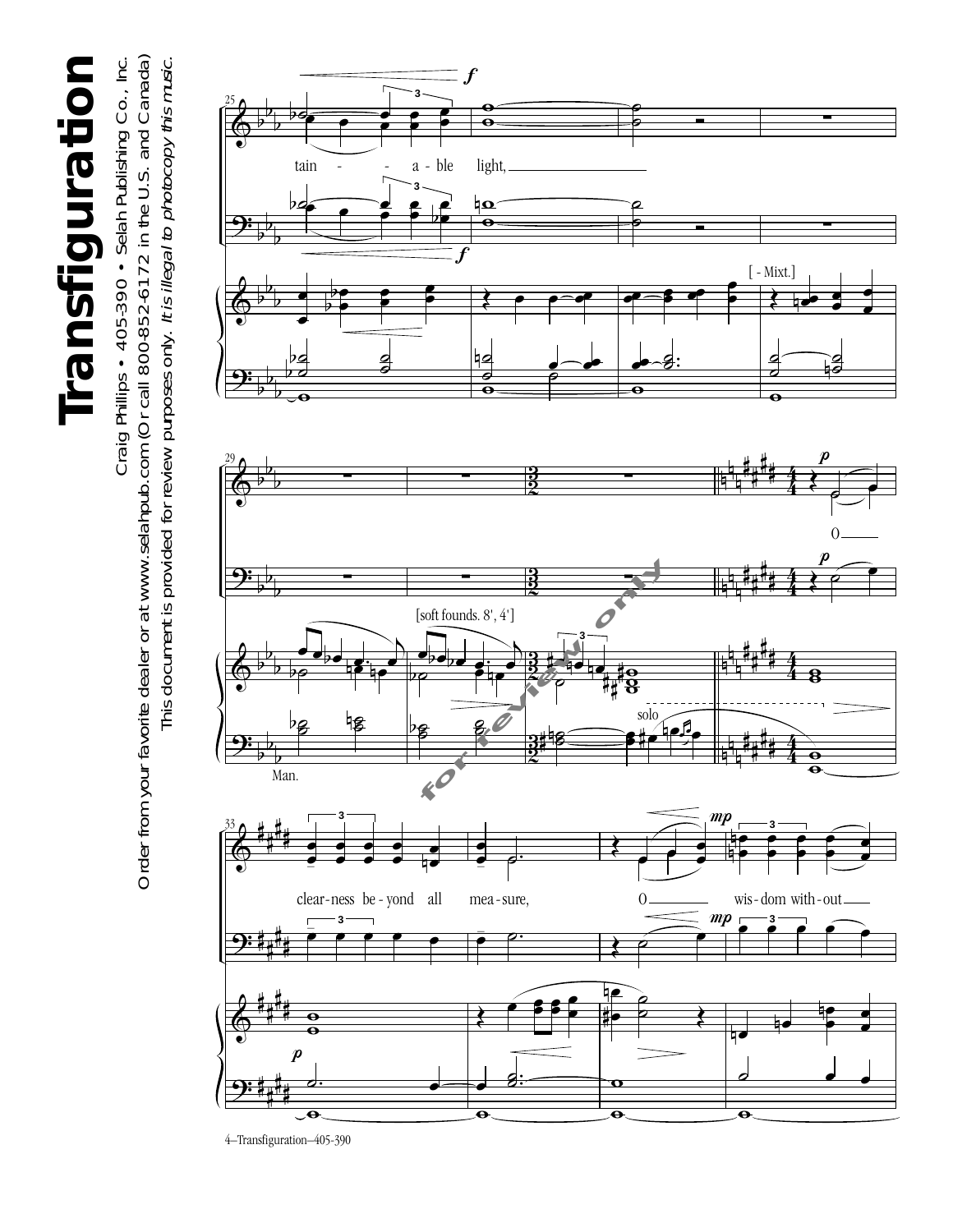

**Transfiguration** <u>ش</u> nsfiguration

Craig Phillips • 405-390 • Selah Publishing Co., Inc. Craig Phillips • 405-390 • Selah Publishing Co., Inc.

This document is provided for review purposes only. It is illegal to photocopy this music. Order from your favorite dealer or at www.selahpub.com (Or call 800-852-6172 in the U.S. and Canada) This document is provided for review purposes only. Order from your favorite dealer or at www.selahpub.com (Or call 800-852-6172 in the U.S. and Canada) It is illegal to photocopy this music.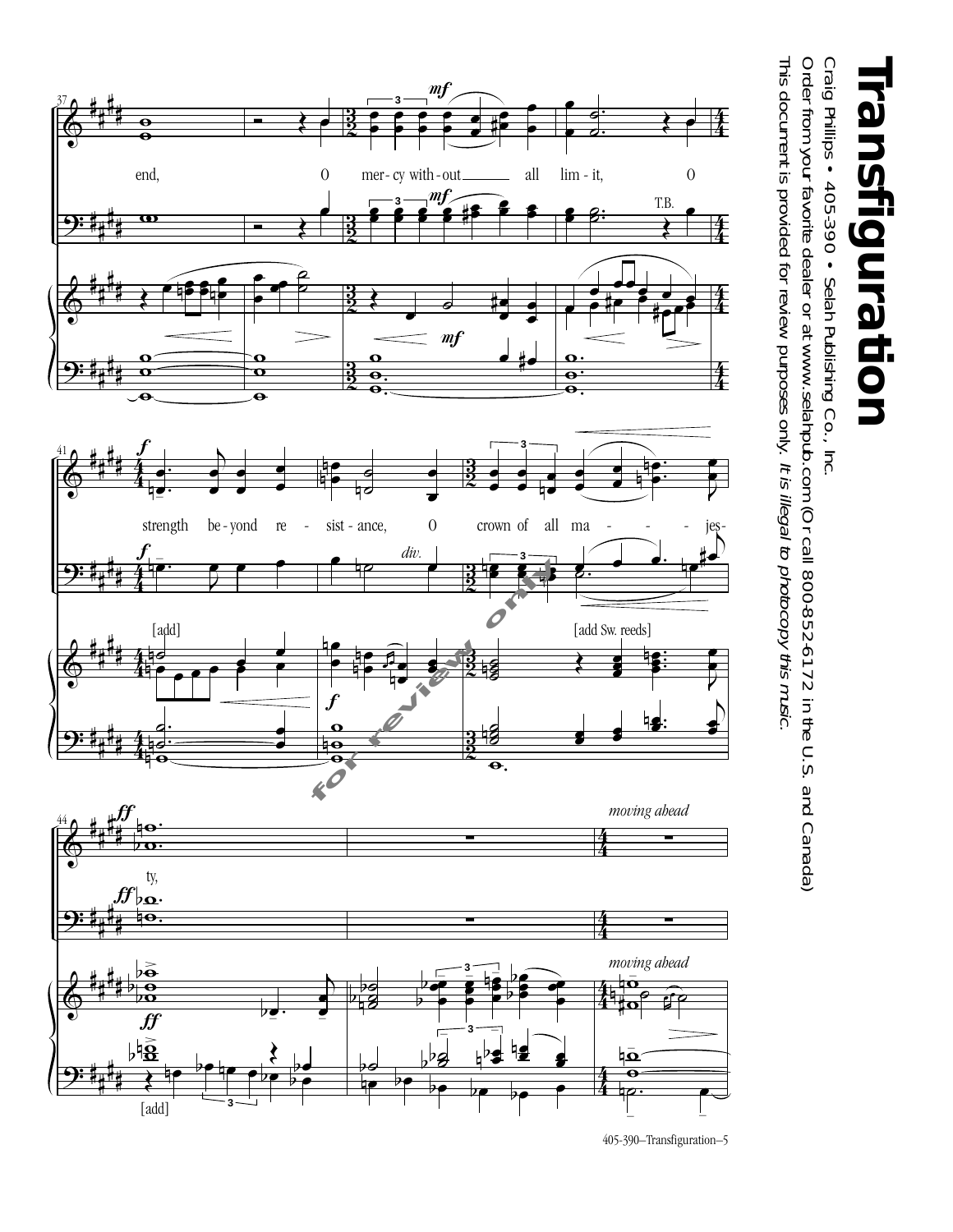Transfiguration **Transfiguration**

Order from your favorite dealer or at www.selahpub.com (Or call 800-852-6172 in the U.S. and Canada) Order from your favorite dealer or at www.selahpub.com (Or call 800-852-6172 in the U.S. and Canada) Craig Phillips • 405-390 • Selah Publishing Co., Inc. Craig Phillips • 405-390 • Selah Publishing Co., Inc. This document is provided for review purposes only. It is illegal to photocopy this music. This document is provided for review purposes only. It is illegal to photocopy this music.

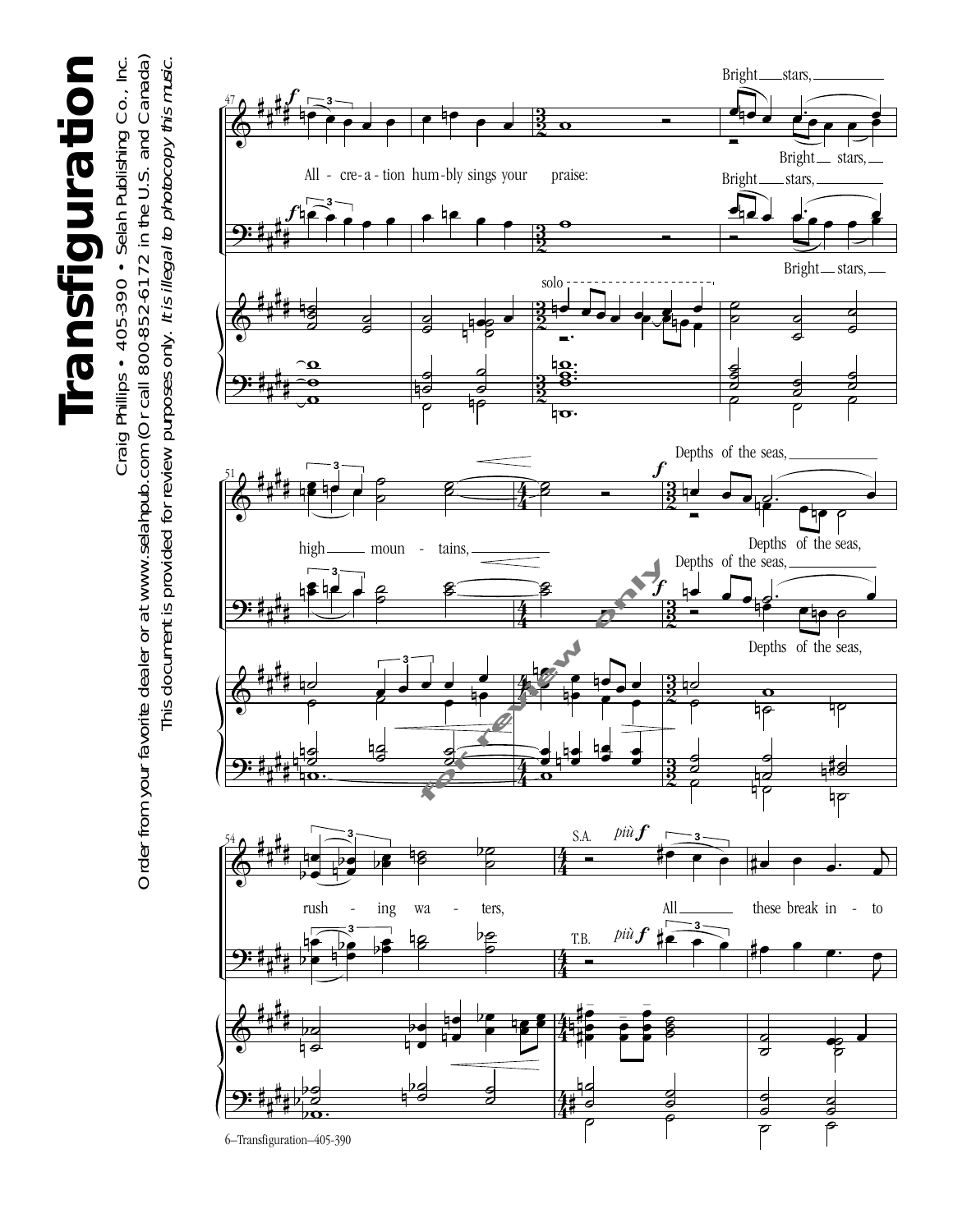

## **Transfiguration** ransfiguration

Craig Phillips • 405-390 • Selah Publishing Co., Inc. Craig Phillips • 405-390 • Selah Publishing Co., Inc.

This document is provided for review purposes only. It is illegal to photocopy this music. Order from your favorite dealer or at www.selahpub.com (Or call 800-852-6172 in the U.S. and Canada) This document is provided for review purposes only. Order from your favorite dealer or at www.selahpub.com (Or call 800-852-6172 in the U.S. and Canada) It is illegal to photocopy this music.